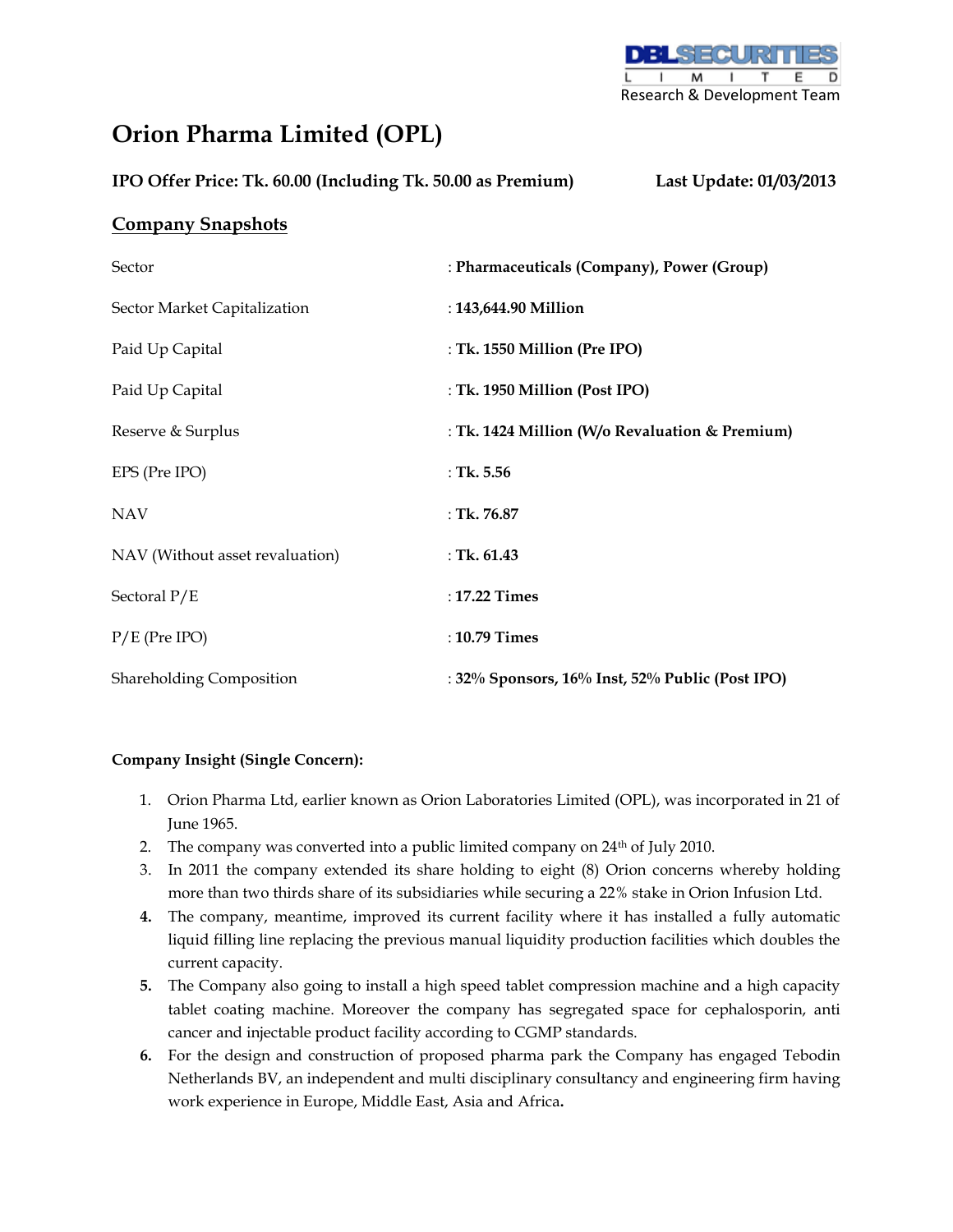#### **Orion Pharma Ltd (Group Concern):**

- 1. The Company incorporated eight subsidiaries in addition to an associate company-Orion Infusion Ltd.
- 2. We observe consolidated revenue was heavily (75%) contributed by two of its power generating subsidiaries while remaining others were largely inoperative during 2011. Since both the power companies operation is quick rental basis which ensures the supply of fuel and the sale of power at a preset price they, largely, got their major risks shifted to the Government bodies.
- 3. We also observe the power companies operating since June of 2011 with no major breakdown which helps derive an understanding of smooth preservation of capacity and thus the receipt of capacity payment which is sufficient to ensure handsome return on investment
- 4. OPL's other subsidiaries along with its associate are supposed to give the company an emerging growth surrounded by Pharmaceuticals and healthcare products.
- 5. However these two relevant subsidiaries (Orion Natural Care Ltd and Orion Biocare Ltd) are still at their initial stage of operation leaving their success on the right planning and funding by the Group. Orion Capital Ltd along with two other investing subsidiaries (Orion Holding Ltd and Integral Energy Ltd) is also dependent on the Group decision to grasp the future growth opportunities.

#### **Before IPO Financial Changes:**

- 1. The consolidated account of Orion Pharma Limited was prepared for the year of 2010 and 2011.
- 2. The revenue of 2010 included only the revenue of Orion Pharma Limited while the accounts of 2011 incorporated the financial position of eight subsidiaries. Thus the basic change in 2011 was enhancement of revenue, profit, asset as well as liabilities.
- 3. The company made 30% gross profit margin with the help of a strong contribution from power generation. Besides this the pharmaceutical reported 58% gross margin and 30% net profit margin at the same period.
- 4. The profit from the core business with income from investments helped the company reported 14% consolidated net profit after tax in 2011.

#### **Important Factors Affecting Company's Performance:**

- 1. We anticipate the consolidated financial position of the company to be largely influenced by the performance of the two power generating companies and any change of their future performance will sharply affect the total picture.
- 2. If the current shortfall of fuel supply by BPC remains unimproved, will continue to limit the cash inflows forecasted earlier.
- 3. Moreover the expiry of rental contracts will also see a major downturn in consolidated revenue once the five year contract period is over.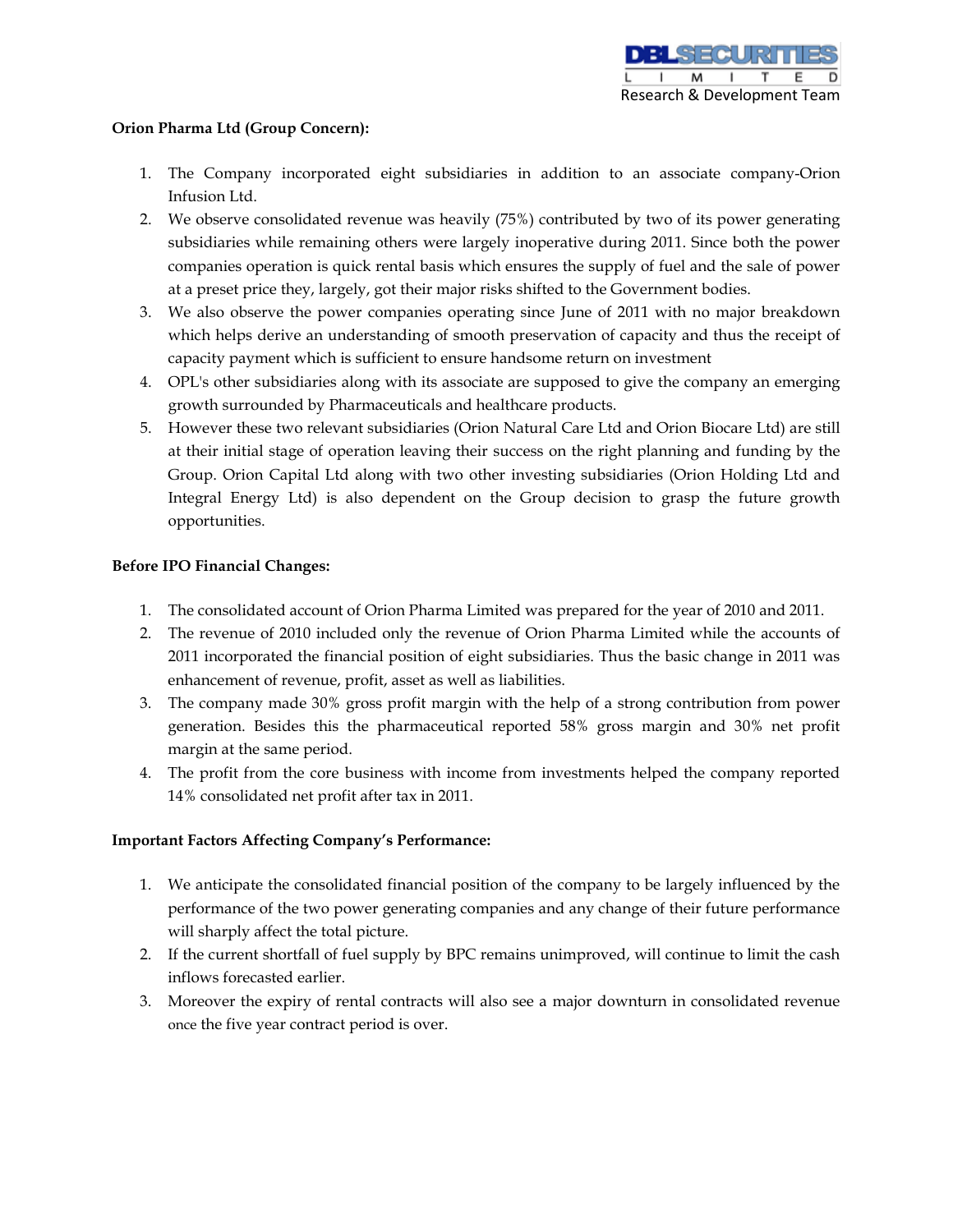**DBLSECURITIES** 

E I M I T E D<br>Research & Development Team

### **Financial Information:**

**The statement of operating results of the company is as follow:**

| <b>Comprehensive Income</b>                       | 31.12.2011      |                 | 31.12.2010      |                 | 31.12.2009      |  |
|---------------------------------------------------|-----------------|-----------------|-----------------|-----------------|-----------------|--|
|                                                   | Consolidated    | Company         | Consolidated    | Company         |                 |  |
| <b>Revenue (Turnover) From Net Sales</b>          |                 |                 |                 |                 |                 |  |
| Revenue from Net Sales                            | 7,026,328,683   | 1,762,593,863   | 1,412,002,352   | 1,412,002,352   | 967,263,054     |  |
| Cost of Goods Sold                                | (742, 176, 261) | (742, 176, 261) | (612, 523, 007) | (612, 523, 007) | (458, 332, 252) |  |
| Cost of Power generation                          | (4,198,366,496) |                 |                 |                 |                 |  |
| <b>Gross Profit</b>                               | 2,085,785,926   | 1,020,417,602   | 799,479,345     | 799,479,345     | 508,930,802     |  |
| <b>Operating Expenses:</b>                        | (618, 798, 427) | (554, 026, 969) | (442, 457, 677) | (442, 457, 677) | (358, 118, 743) |  |
| General & Administrative Expenses                 | (185, 254, 826) | (120, 483, 368) | (88, 483, 964)  | (88, 483, 964)  | (67, 490, 535)  |  |
| Selling & Distribution Expenses                   | (433,543,601)   | (433,543,601)   | (353, 973, 713) | (353, 973, 713) | (290, 628, 208) |  |
| <b>Operating Profit</b>                           | 1,466,987,499   | 466,390,633     | 357,021,668     | 357,021,668     | 150,812,059     |  |
| Pre Operating Expenses                            | (7,484,107)     |                 | (828, 495)      |                 |                 |  |
| <b>Financial Expenses</b>                         | (575, 586, 133) | (29,300,758)    | (30,045,225)    | (30,045,225)    | (43,395,963)    |  |
| Interest & Other Income                           | 443, 847, 578   | 443,511,407     | 143,504,348     | 140,704,348     | 9,287,500       |  |
| <b>Net Profit from Operation</b>                  | 1,327,764,837   | 880,601,282     | 469,652,296     | 467,680,791     | 116,703,596     |  |
| Workers Profit Participation Fund                 | (42, 665, 576)  | (42, 665, 576)  | (9,762,417)     | (9,762,417)     |                 |  |
| Net Profit before Tax                             | 1,285,099,261   | 837,935,706     | 459,889,879     | 457,918,374     | 116,703,596     |  |
| <b>Current Tax Expenses</b>                       | (311, 866, 367) | (311, 266, 367) | (145, 560, 000) | (145,000,000)   | (30,000,000)    |  |
| Deferred Tax Expenses                             | (6, 284, 152)   | (6, 284, 152)   | 3,896,917       | 3,896,917       |                 |  |
| Net Profit after Tax                              | 966,948,743     | 520,385,188     | 318,226,796     | 316,815,291     | 86,703,596      |  |
| Share of Profit from Associate                    | 8,302,385       | 5,727,120       |                 |                 |                 |  |
| <b>Net Profit</b>                                 | 975,251,128     | 526,112,308     | 318,226,796     | 316,815,291     | 86,703,596      |  |
| Non Controlling Interest                          | (55,167,414)    |                 | 77,410          |                 |                 |  |
| Pre Acquisition Profit                            | (57, 110, 620)  |                 |                 |                 |                 |  |
| <b>Net Profit after Tax</b>                       | 862,973,094     | 526,112,308     | 318,304,206     | 316,815,291     | 86,703,596      |  |
| <b>Add: Other Comprehensive Income</b>            | 2,279,035,106   | 1,431,316,747   | 7,326,693       | 7,326,693       | 164,610,000     |  |
| Revaluation Surplus on Fixed Asset                | 2,149,613,683   | 1,273,839,501   |                 |                 |                 |  |
| Fair Value adjustment of Marketable Securities    | (50,037,987)    | (50,037,987)    | 7,326,693       | 7,326,693       | 164,610,000     |  |
| Unrealized Foreign Exchange Gain                  | 96,034,781      |                 |                 |                 |                 |  |
| Fair Value adjustment of investment in Associates | 300,836,030     | 207,515,233     |                 |                 |                 |  |
| Less: Non Controlling Interest                    | (217, 411, 401) |                 |                 |                 |                 |  |
| <b>Total Comprehensive Income attribute to</b>    | 3,142,008,200   | 1,957,429,055   | 325,630,899     | 324,141,984     | 251,313,596     |  |